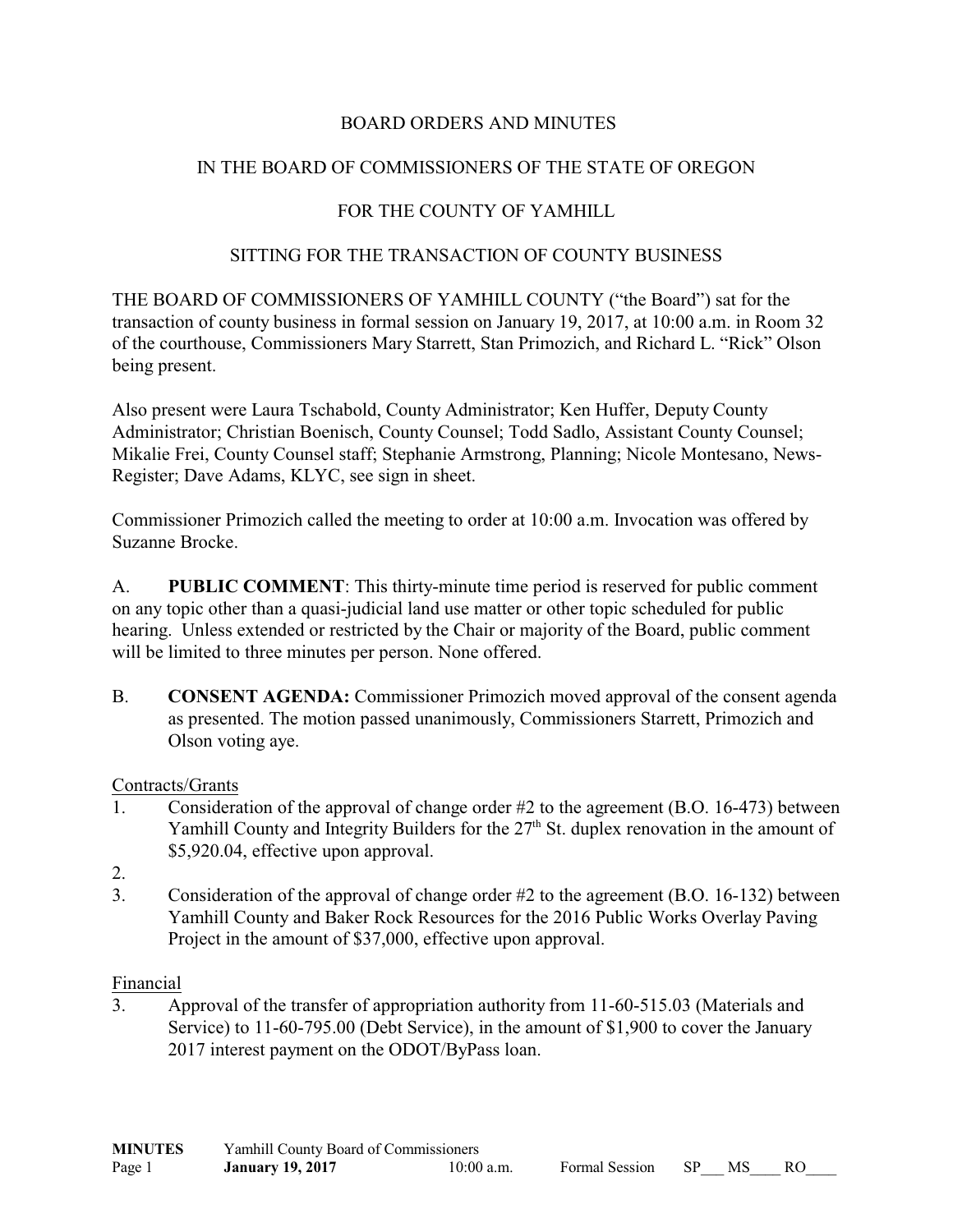- D. **OTHER BUSINESS** (Add-ons and non-consent items):
- 1. Consideration of a services agreement between Yamhill County and Hahn and Associates, Inc., for the Phase 1 Environmental Site Assessment in the amount of \$4,000, effective upon approval.

Commissioners discussed the assessment that would be conducted and also discussed whether/when a farm impact study would be conducted.

Commissioner Primozich moved approval of item D1. Commissioner Olson and Primozich voting aye, Commissioner Starrett voting nay.

# E. **PUBLIC HEARINGS**:

1. **Docket E-06-16(SA)**: An appeal of the Planning Director's approval to allow up to 18 agri-tourism events per calendar year at 30203 NE Benjamin Rd.. Applicant: Christian DeBenedetti; Appellant: David Wall.

Commissioner Primozich opened the public hearing at 10:19 am.

There being no abstentions or objections to jurisdiction, Mr. Sadlo read the land use statement required by ORS 197.763(5) regarding the requirement that parties must raise all issues at the public hearing or waive their right to raise the issues on appeal. He also asked if any commissioners had any ex parte contacts or site visits to report, and there were none.

Staff Report - Stephanie Armstrong presented the staff report providing a briefing for the request to allow eighteen (18) agri-tourism events per calendar year on the property located at 30203 NE Benjamin Rd.

Proponents - Christian DeBendetti provided a brief description of the history of his family farm, Springbrook Farms, and a synopsis of how he began his brewing company. He shared his passion for preserving the essence of the farm, utilizing Springbrook Farms products in the brewing process, and becoming an integral part of Newberg's community.

Mr. Kresge, cousin of Mr. DeBendetti, and investor in the Wolves & People Farmhouse Brewery stated in support that the Farmhouse brewery is a serene and beautiful environment. He compared it to that of the ambiance of a coffee house. He stated he is proud of the use of local ingredients and the quality of their product.

Opponents - The appellant, David Wall, testified regarding his opposition to the application. He expressed his concerns regarding the noise curfew of up to 10 p.m., and the use and placement of the portable toilets. He stated that there is already danger from speeding on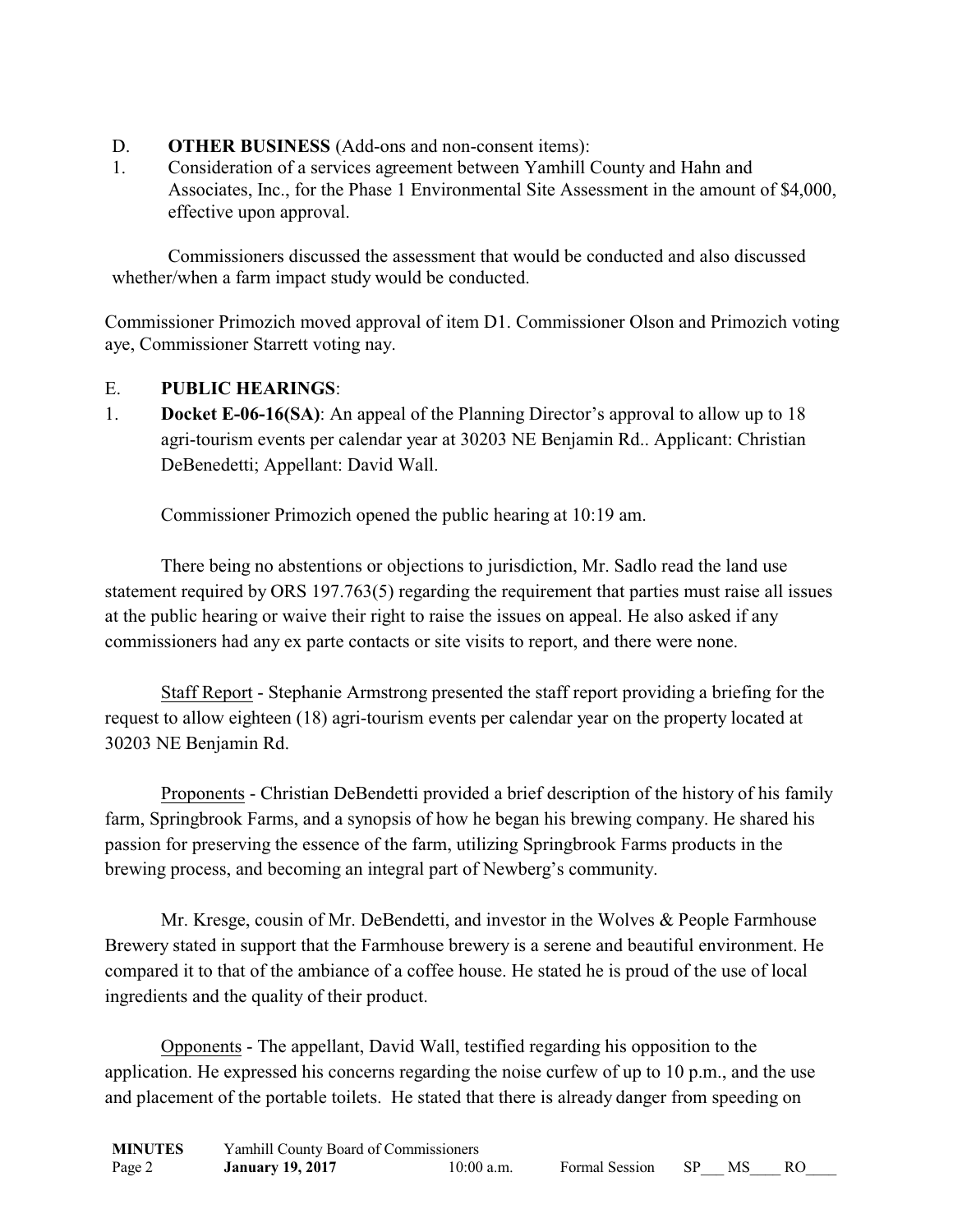Benjamin Road and with the increased traffic to the Wolves & People Farmhouse Brewery this becomes a safety concern. He is concerned about the possibility of a decrease in his property value. Mr. Wall wanted to know if the planning department verifies property usage and compares the usage to its intended zone purpose. The details and supporting documents related to Mr. Wall's concerns are found in the 76 page packet submitted by Mr. Wall and kept in the Planning Department file for Docket E-06-16.

Vicki Shepherd agreed with the previous opponent's testimony, adding that she is concerned that there is no fire hydrant access; concerned regarding additional traffic on Benjamin Road, and concerned that the brewery has diminished the livability of her land.

Joyce Damman also opposes the application. Her concerns are the dangerous driving conditions on Benjamin Road, the added difficulty exiting her driveway, and the added disturbance from the headlights that directly hit the front of her home from the cars exiting the brewery's parking lot.

Kathryn Jernstedt, with Friends of Yamhill County, discussed her concerns regarding the zoning and use of the applicant's land. She requested that the record be left open in order for her to submit additional documents in support of her opposition. She also requested that the Board uphold the appeal and deny the application.

Mrs. Armstrong stated that there were no additional public agency reports.

Rebuttal - Mr. DeBendetti stated that while he agrees that Benjamin Road is in need of improvement, it is outside of his control. He indicated that the brewery has undergone and passed inspections from the OLCC, the fire district, and the ADA. Mr. DeBendetti stated he is proud of the work they do on the farm and discussed how the approval of his application will help his business to succeed. He is eager to bring new life and new activities to the farm in addition to growing as a strong part of Newberg's economy.

Staff Recommendation - In response to the request by a party that the record remain open, staff recommended a schedule for submittal of additional written testimony and evidence. The public hearing will be continued to February 16, 2017 at 10:00 a.m., Room 32 of the Yamhill County Courthouse at the point of staff recommendation. *Record to remain open until January 26, 2017 at 5:00 p.m. for submittal of written argument and evidence from any party; record to remain open until February 2, 2017 at 5:00 p.m. for submittal of written rebuttal by any party of testimony received during the open record period; and record to remain open until February 9, 2017 at 5:00 p.m. for written final argument from the applicant only*.

Commissioner Primozich moved to keep the record open until February 9, 2017 as stated by staff. The motion passed unanimously, Commissioner Primozich, Starrett, and Olson voting aye.